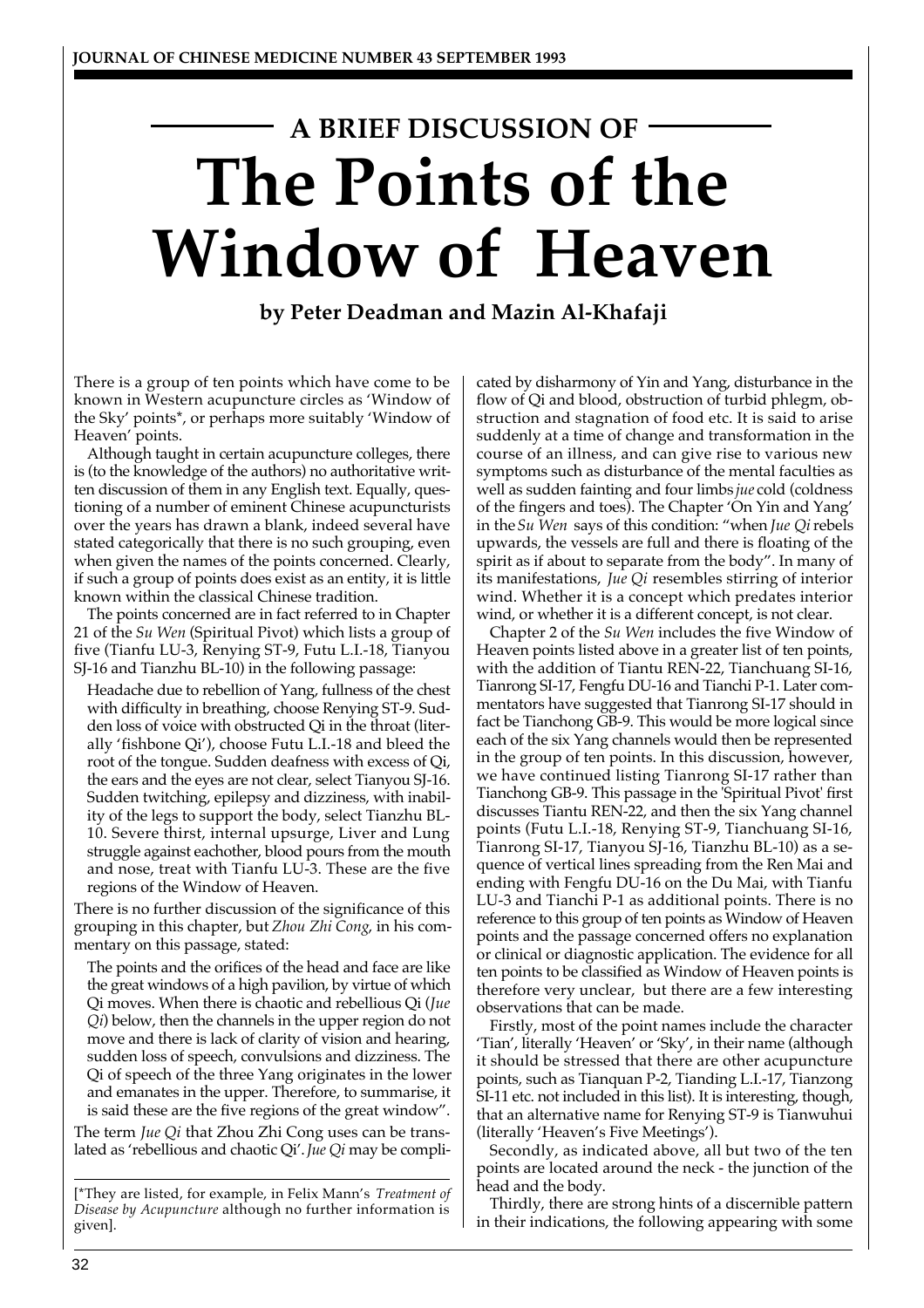#### frequency:

i. goitre or Luoli (glandular disturbance) or throat disorders

ii. coughing, wheezing or chest oppression from rebellious Lung Qi

iii. vomiting from rebellious Stomach Qi

iv. headache and dizziness

v. heat, redness or swelling of the face or eyes

vi. sudden onset of disorders

vii. disorders of the sense organs.

viii. in some cases mental and emotional disorders

When these observations are put together, we can suggest that the Window of Heaven points are indicated in the following situations:

1. When there is a major disharmony between the Qi of the body and the head, usually with Qi or blood rebelling upwards. If rebellious Qi affects the Lungs it gives rise to cough, wheezing or oppression of the chest. If rebellious Qi affects the Stomach there may be vomiting. If blood rebels upwards there may be coughing or vomiting of blood. If rebellious Qi gives rise to fullness and heat in the head there may be headache and dizziness, and heat, redness or swelling of the face, as well as disorders of the sense organs, especially the ears and eyes.

Thus, for example, Tianfu LU-3 is indicated for when Liver-Fire attacks the Lungs causing an upsurge of reckless hot bleeding from the mouth and nose, and rebellion of Lung Qi with wheezing and asthma. Renying ST-9 is indicated for wheezing, coughing and vomiting due to rebellion of Lung and Stomach Qi as well as red face, dizziness and headache. Tianzhu BL-10 is indicated for stirring up of Liver-Wind and Liver-Fire giving rise to dizziness, headache, stiff neck, spasms and red eyes in the upper body, and lower deficiency manifesting as inability of the legs to support the body etc. Fengfu DU-16 is indicated for stirring of interior Wind giving rise to headache, head wind, "all types of wind disease", stiff neck, nosebleed, dizziness and "the hundred diseases of the head".

2. The majority of these points are indicated for Luoli (glandular swelling) or goitre as well as swelling, pain and stagnation in the throat region. Whilst this may seem self-evident, as most are located in the neck region, it is worth noting that Tianfu LU-3 and Tianchi P-1 which are located on either the chest or the arm (as well as Tianchong GB-9 on the head), also have these indications. Since stagnation of Qi in the neck region is a major part of the pathogenesis of Luoli or goitre, once again these points demonstrate an ability to harmonise the flow of Qi in this pivotal area between the head and body.

3. Many of these points are indicated for sudden disorders, e.g. sudden turmoil disorder for Renying ST-9, sudden loss of voice for Futu L.I.-18, sudden aphasia for Tianchuang SI-16, sudden deafness for Tianyou SJ-16, sudden dyspnoea and sudden loss of voice for Tiantu REN-22, sudden twitching, epilepsy and dizziness, with inability of the legs to support the body, for Tianzhu BL-10, and "all wind diseases" (implying sudden onset) for Fengfu DU-16. This reflects their ability to treat the sudden chaos that arises during *Jue Qi* type disorders. One of the manifestations of *Jue Qi* is sudden acute pain, and this may help to explain the important modern use of

Renying ST-9 for acute lumbar sprain, as well as sprain and severe pain in any region of the body. The ability of Renying ST-9 to reorder rebellion and upsurge of Qi also explains its strong action in reducing hypertension.

4. Disturbance of mental faculties is one of the manifestations of *Jue Qi*. Tianzhu BL-10, Tianchuang SI-16, and Tianfu LU-3 are indicated respectively for 'seeing ghosts', 'manic ghost talk', and 'floating corpse ghost talk'. These indications, referring to some form of possession (and probably nowadays understood as schizophrenic type disorders) again reveal a state of chaos and rebellion of the Qi.

| <b>Window of Heaven Points</b><br>Effect on goitre, Luoli (glandular disturbance) or<br>throat disorders |                                                                                                                                                |
|----------------------------------------------------------------------------------------------------------|------------------------------------------------------------------------------------------------------------------------------------------------|
| Renying ST-9                                                                                             | Goitre, Luoli, swollen and painful<br>throat, difficulty in swallowing.                                                                        |
| Futu L.I.-18                                                                                             | Goitre, Luoli, swelling and pain of<br>the throat, rattling sound in the<br>throat, difficulty in swallowing.                                  |
| Tianyou SJ-16                                                                                            | Goitre, throat Bi.                                                                                                                             |
| Tianzhu BL-10                                                                                            | Swelling of the throat.                                                                                                                        |
| Tianfu LU-3                                                                                              | Goitre, swelling of the throat.                                                                                                                |
| Tiantu REN-22                                                                                            | Goitre, ulceration of the throat<br>which prevents eating, swelling of<br>the throat, cold sensation of the<br>throat, dry throat, throat Bii. |
| Tianchuang SI-16                                                                                         | Goitre, throat pain.                                                                                                                           |
| Tianrong SI-17                                                                                           | Goitre, Luoli, throat Bi, obstruction<br>of the throat.                                                                                        |
| Tianchi P-1                                                                                              | Luoli of the neck.                                                                                                                             |
| Fengfu DU-16                                                                                             | Swelling and pain of the throat.                                                                                                               |
|                                                                                                          |                                                                                                                                                |

#### **Window of Heaven Points**<br>**Effect on cough or wheezing from rebellous Lung Qi Effect on cough or wheezing from rebellous Lung Qi**

| <b>CHIONO DEDITION</b> |                                                                                                                                                      |
|------------------------|------------------------------------------------------------------------------------------------------------------------------------------------------|
| Renying ST-9           | Fullness of the chest, shortness of<br>breath, wheezing, asthma, sudden<br>turmoil disorder, vomiting.                                               |
| Futu L.I.-18           | Cough, wheezing, asthma, coughing<br>with much saliva.                                                                                               |
| Tianfu LU-3            | Wheezing, dyspnoea, coughing,<br>asthma, vomiting blood.                                                                                             |
| Tiantu REN-22          | Fullness of the chest, rebellious Qi with<br>cough, asthma, inability to breathe,<br>abscess of the Lung with purulent<br>bloody coughing, vomiting. |
| Tianrong SI-17         | Chest fullness with difficulty in<br>breathing, wheezing, coughing, chest<br>pain, vomiting and spitting of foam.                                    |
| Tianchi P-1            | Cough with copious phlegm, shortness<br>of breath, wheezing, stuffy chest,<br>coughing.                                                              |
| Fengfu DU-16           | Ceaseless vomiting.                                                                                                                                  |